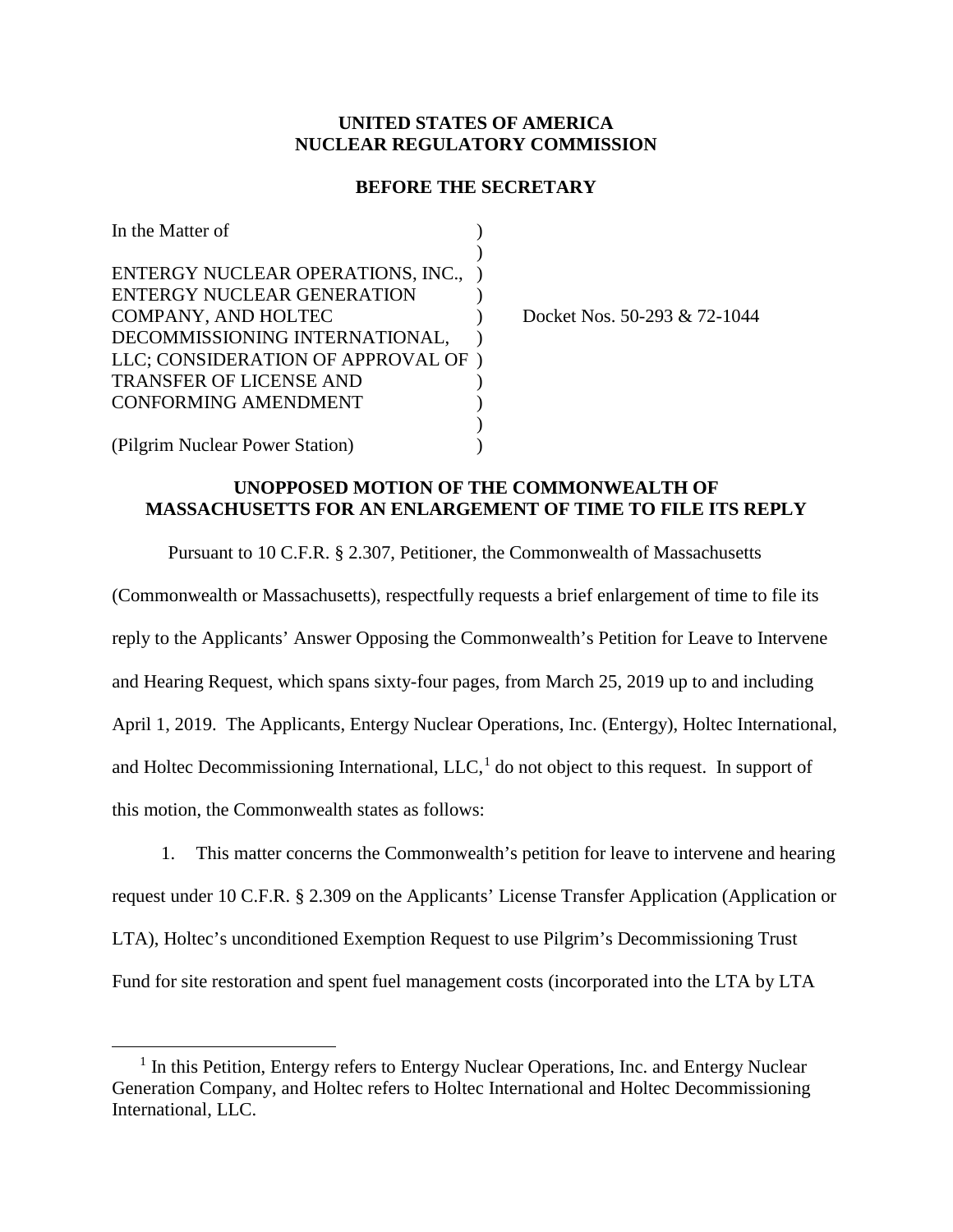Enclosure 2), and Holtec's Revised Post-Shutdown Decommissioning Activities Report (PSDAR) and Site-Specific Cost Estimate (incorporated into the LTA by LTA Attachment D). On February 20, 2019, the Commonwealth filed its petition for leave to intervene and hearing request. On March 18, 2019, the Applicants filed their response to the petition. The Commonwealth's reply is currently due on or before March 25, 2019.

2. This matter raises issues that are of critical importance to the Commonwealth, its agencies, and its residents. Undersigned counsel for the Commonwealth are in the midst of very busy schedules and need the requested additional time to ensure that they have enough time to review and research the issues raised by the Applicants in their lengthy answer and to draft a reply that is appropriate given the significant nature of the matter. For example, undersigned counsel Schofield is lead counsel on a multi-state brief for a case pending before the U.S. Court of Appeals for the First Circuit, which raises complicated constitutional issues and that is due on April 12, 2019. Given the nature of that case and the level of review, the preparation time for that brief will coincide with preparation of the Commonwealth's reply in this matter. Similarly, undersigned counsel Dorfler has a rate case hearing before the Massachusetts Department of Public Utilities currently scheduled for April 8, 2019 through April 12, 2019, which will also require preparation that will coincide with preparation of the Commonwealth's reply in this matter.

3. The Commonwealth's reply is also subject to review by management in the Attorney General's Office and in executive agencies of the Commonwealth, including the Executive Office on Energy and Environmental Affairs. Undersigned counsel thus also needs the requested additional time to ensure that there is sufficient time to complete that process prior to the filing date.

- 2 -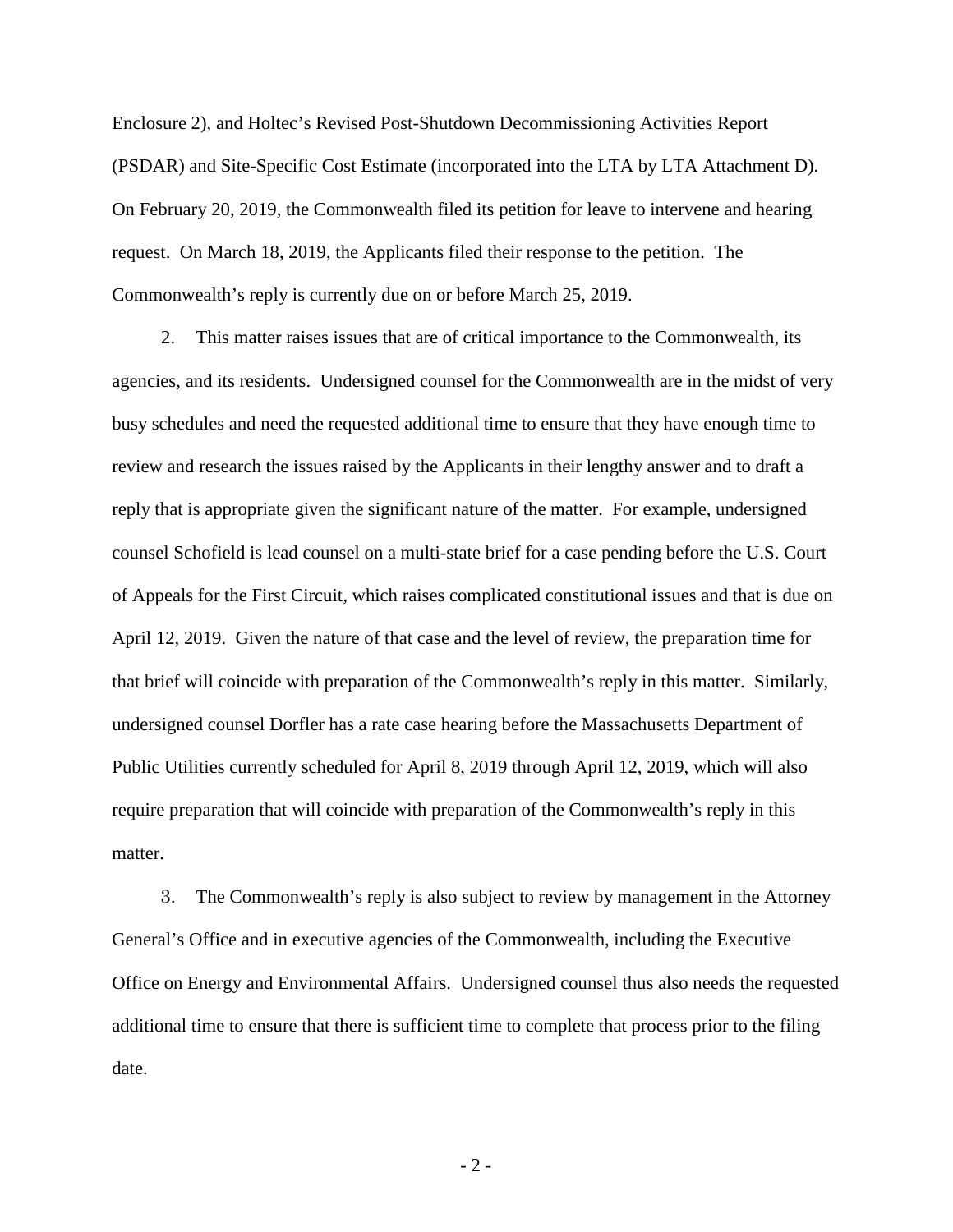4. The Commonwealth consulted with the Applicants regarding this motion pursuant to 10 C.F.R. § 2.323, on March 15, 2019. Counsel for the Applicants has courteously indicated that the Applicants do not object to this requested enlargement of time. The Commonwealth also conferred with Petitioner Pilgrim Watch regarding this motion. A representative of Pilgrim Watch indicated that Pilgrim Watch does not oppose the requested enlargement of time, but specifically asked that any enlargement of time granted to the Commonwealth for filing its reply also apply to Pilgrim Watch.

\* \* \*

For the foregoing reasons, and for good cause shown, the Commonwealth requests that the Secretary grant this motion and modify the current deadline by which the Commonwealth must serve its reply to the Applicants' answer to the petition for leave to intervene and hearing request from March 25, 2019 up to an including April 1, 2019.

Respectfully submitted this 18th day of March, 2019,

Respectfully submitted,

COMMONWEALTH OF MASSACHUSETTS

By their attorneys,

## MAURA HEALEY ATTORNEY GENERAL

Signed (electronically) by SETH SCHOFIELD *Senior Appellate Counsel* JOSEPH DORFLER *Assistant Attorney General* Energy and Environment Bureau One Ashburton Place, 18th Floor Boston, Massachusetts 02108 617-963-2000 seth.schofield@mass.gov joseph.dorfler@mass.gov

Dated: March 18, 2019